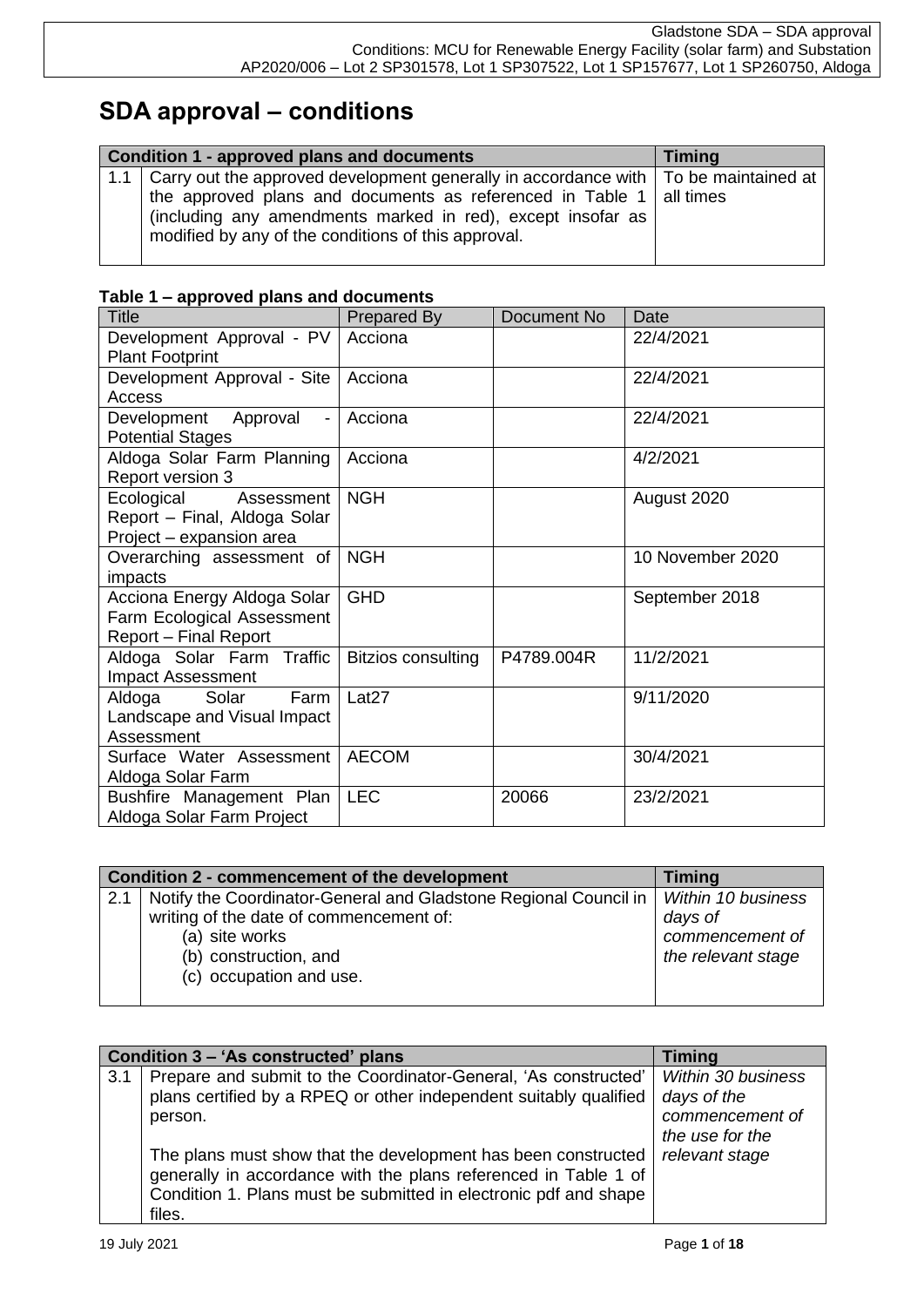|     | <b>Condition 4 - auditing</b>                                                                                                                                                                                                                                                                                                                                                                                                                                                                                                                                                                                                                                                                                                                                                                                             | <b>Timing</b> |
|-----|---------------------------------------------------------------------------------------------------------------------------------------------------------------------------------------------------------------------------------------------------------------------------------------------------------------------------------------------------------------------------------------------------------------------------------------------------------------------------------------------------------------------------------------------------------------------------------------------------------------------------------------------------------------------------------------------------------------------------------------------------------------------------------------------------------------------------|---------------|
| 4.1 | Prepare and submit audit reports to the Coordinator-General<br>within 60 business days of the following:<br>(a) commencement of site works for Stage 1<br>(b) completion of Stage 1 construction confirming all<br>conditions have been complied with<br>(c) commencement of site works for Stage 2<br>(d) completion of Stage 2 confirming all conditions of this<br>approval have been complied with.<br>The audit report must be prepared by an independent suitably<br>qualified person to determine whether the conditions of this<br>approval have been complied with.<br>An audit report will contain detail consistent with the information<br>provided in Enclosure 1.<br>Note: if development is not staged an audit report is required within<br>60 business days of commencement of site works and completion | As indicated  |
|     | of the total development confirming all conditions of this approval<br>have been complied with.                                                                                                                                                                                                                                                                                                                                                                                                                                                                                                                                                                                                                                                                                                                           |               |

|     | <b>Condition 5 – inspection</b>                                                | <b>Timing</b> |
|-----|--------------------------------------------------------------------------------|---------------|
| 5.1 | Permit the Coordinator-General, or any person authorised by the   At all times |               |
|     | Coordinator-General, to inspect any aspect of the development or               |               |
|     | use.                                                                           |               |
|     | Note: Where practicable, at least forty-eight (48) hours' notice will          |               |
|     | be provided.                                                                   |               |

|     | <b>Condition 6 - complaints</b>                                                                                                                                                                                                                                                                                                                                                                                                                                                                                                                                     | <b>Timing</b> |
|-----|---------------------------------------------------------------------------------------------------------------------------------------------------------------------------------------------------------------------------------------------------------------------------------------------------------------------------------------------------------------------------------------------------------------------------------------------------------------------------------------------------------------------------------------------------------------------|---------------|
| 6.1 | Record all complaints received relating to the development in a<br>register that includes, as a minimum:<br>(a) date and time when complaint was received;<br>(b) complainant's details including name and contact information;<br>(c) reasons for the complaint;<br>(d) investigations undertaken and conclusions formed;<br>(e) actions taken to resolve this complaint, including the time taken<br>to implement these actions;<br>include a notation in the register as to the satisfaction (or<br>(f)<br>dissatisfaction) of the complainant with the outcome. | At all times  |
|     | Prepare and provide a response to the complainant within 48<br>hours of receipt of the complaint.                                                                                                                                                                                                                                                                                                                                                                                                                                                                   | As indicated  |
|     | Provide an up to date copy of the register if requested by the<br>Coordinator-General.                                                                                                                                                                                                                                                                                                                                                                                                                                                                              | As indicated  |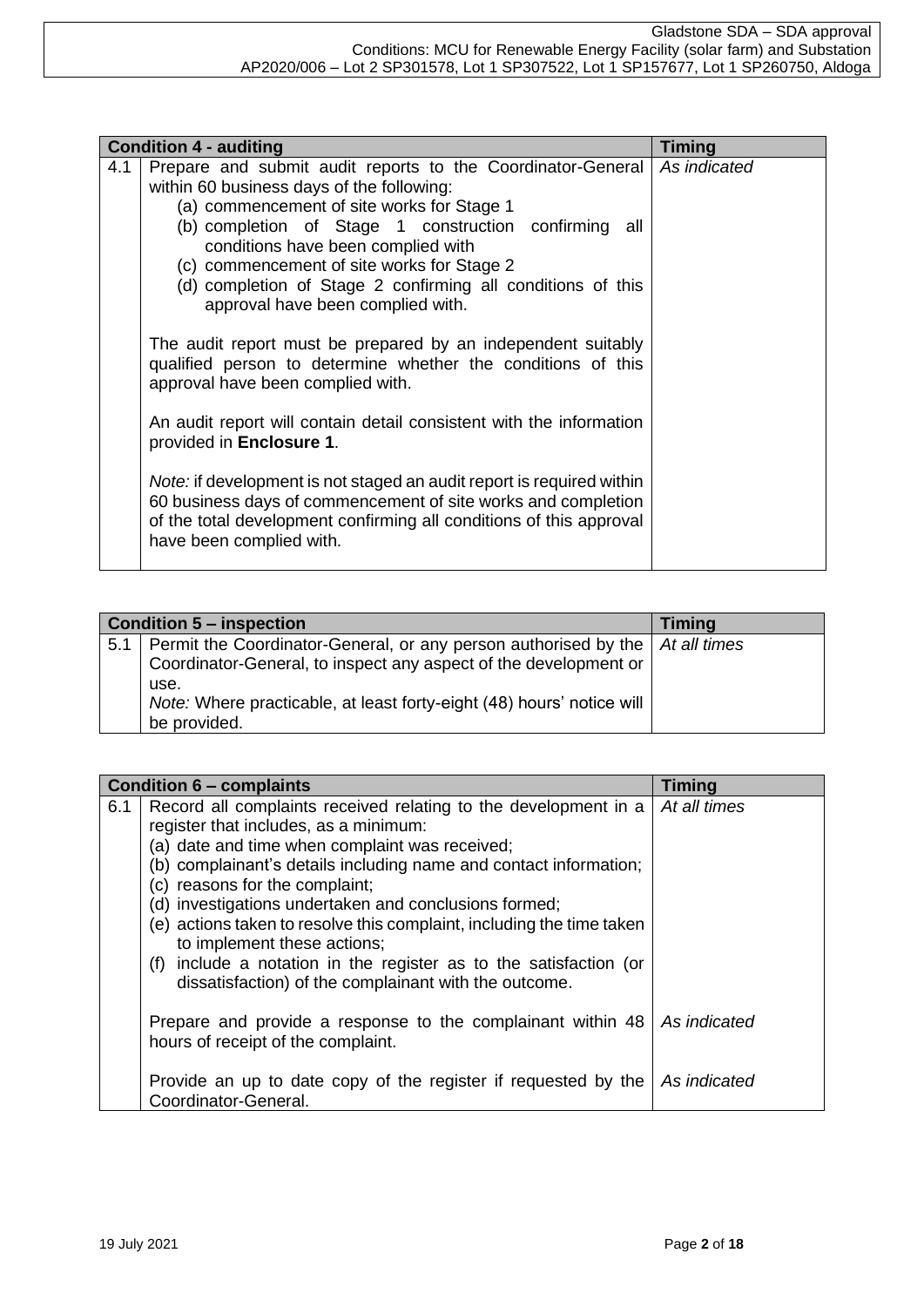|     | Condition 7 – waterways and waterway barrier works                                                                                                                                                                                                    | <b>Timing</b> |
|-----|-------------------------------------------------------------------------------------------------------------------------------------------------------------------------------------------------------------------------------------------------------|---------------|
| 7.1 | Security and other fencing are to be constructed, installed and operated<br>to avoid waterways providing fish passage. Where avoidance of a<br>waterway is not possible, the fence must be designed to ensure adequate<br>fish passage is maintained. | At all times  |
| 7.2 | Laydown and material storage areas are to be located at least 50 m from<br>the high bank of the nearest waterway providing for fish passage.                                                                                                          | At all times  |

|     | Condition 8 – services and utilities                                                                                                                                           | <b>Timing</b> |
|-----|--------------------------------------------------------------------------------------------------------------------------------------------------------------------------------|---------------|
| 8.1 | Provide and maintain to the relevant standards all services and $\vert$ At all times<br>utilities (power, potable water, communications etc) necessary for<br>the development. |               |
|     |                                                                                                                                                                                |               |

|     | Condition 9 - traffic management and access                                                                                                                                                                                                                                                                                                                                                                                                                                                                                                                                                                                                                                                                                                                                 | <b>Timing</b>                                |
|-----|-----------------------------------------------------------------------------------------------------------------------------------------------------------------------------------------------------------------------------------------------------------------------------------------------------------------------------------------------------------------------------------------------------------------------------------------------------------------------------------------------------------------------------------------------------------------------------------------------------------------------------------------------------------------------------------------------------------------------------------------------------------------------------|----------------------------------------------|
| 9.1 | Advanced warning signage must be provided on The Narrows<br>Road in proximity to the existing 'Floodway' and exiting 'Crest' in<br>accordance with Manual of Uniform Traffic Control Devices<br>(MUTCD) and recommendations from the Traffic Impact<br>Assessment in Condition 1.1, Table 1.                                                                                                                                                                                                                                                                                                                                                                                                                                                                                | Prior to<br>commencement of<br>construction  |
| 9.2 | Flynn Road must be upgraded to a minimum 5.5 m two-lane<br>configuration for the full length from Gladstone Mount-Larcom<br>Road to the site access.                                                                                                                                                                                                                                                                                                                                                                                                                                                                                                                                                                                                                        | Prior to<br>commencement of<br>construction  |
| 9.3 | The existing cattle grid on Flynn Road (at Ch 1.96) must be<br>upgraded to a minimum width of 6 m to facilitate two-way vehicle<br>Appropriate signage must also be provided in<br>movements.<br>accordance with the MUTCD.                                                                                                                                                                                                                                                                                                                                                                                                                                                                                                                                                 | Prior to<br>commencement of<br>construction  |
| 9.4 | Vegetation at the The Narrows Road/Cullens Road intersection<br>must be trimmed to improve sight lines.                                                                                                                                                                                                                                                                                                                                                                                                                                                                                                                                                                                                                                                                     | Prior to<br>commencement of<br>construction  |
| 9.5 | Provide adequate and safe access for firefighting/other emergency<br>vehicles and for safe evacuation.                                                                                                                                                                                                                                                                                                                                                                                                                                                                                                                                                                                                                                                                      | At all times                                 |
| 9.6 | Submit to the satisfaction of the Coordinator-General, a Traffic<br>Management Plan, prepared and certified by a person holding a<br>current Traffic Management Level 3 qualification or higher, to<br>ensure traffic impacts are managed during construction and<br>operation. The Traffic Management Plan must include:<br>(a) provision for the management of traffic around and through the<br>site during and outside of construction and operational hours<br>of work:<br>(b) provision for parking and materials delivery during and outside<br>of construction and operational hours of work;<br>(c) planning including risk identification and assessment, and<br>staging;<br>(d) implementation;<br>(e) monitoring and measurement;<br>(f) management review; and | Prior to<br>commencement of<br>on-site works |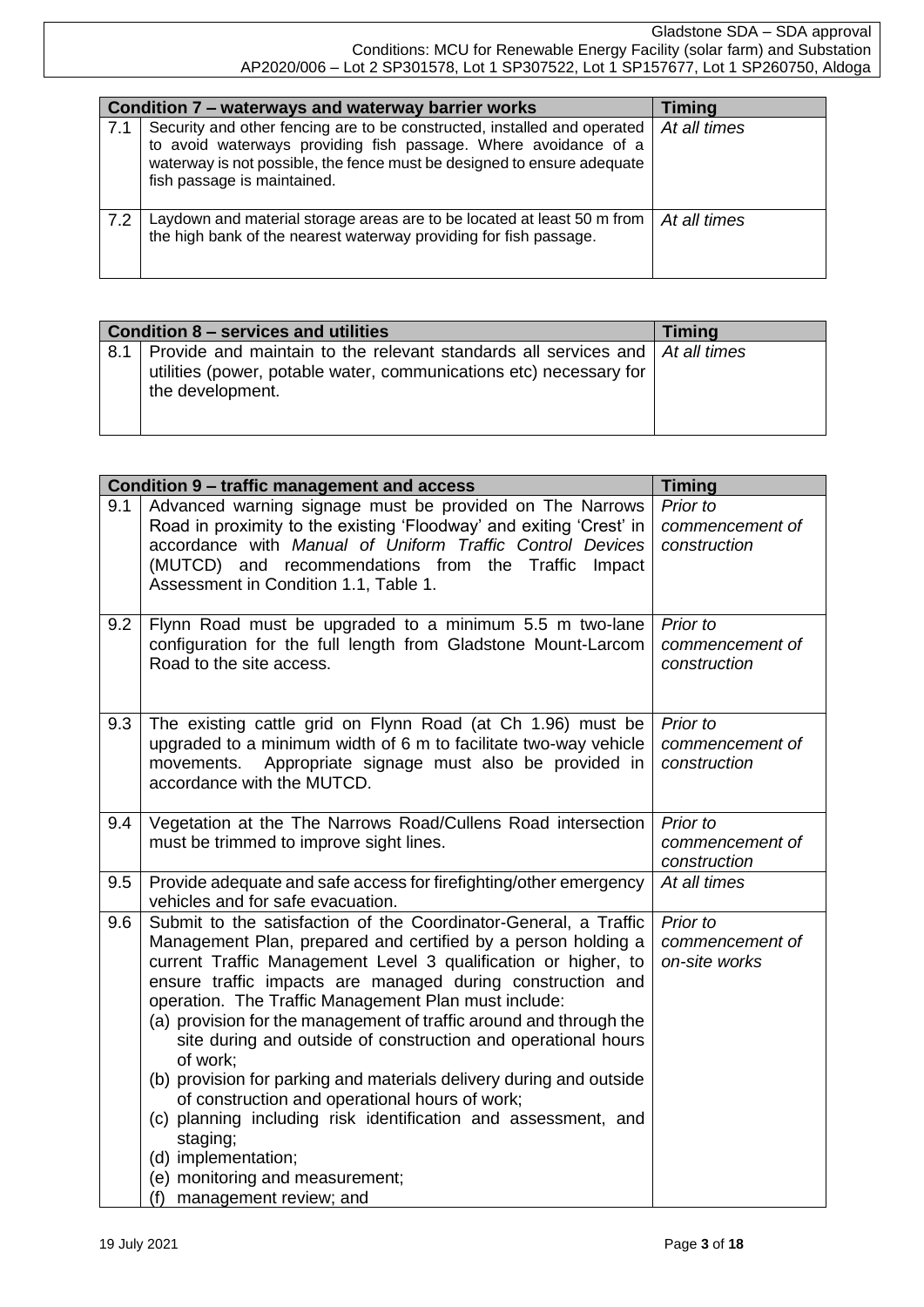|     | (g) traffic control plans or traffic control diagrams, prepared in<br>accordance with MUTCD for any temporary, part or full road<br>closures of any Council or State road(s).           |  |
|-----|-----------------------------------------------------------------------------------------------------------------------------------------------------------------------------------------|--|
| 9.7 | Undertake all works in accordance with the Traffic Management $\mid At \text{ all times}$<br>Plan which must always be current and available on site during the<br>construction period. |  |

|      | Condition 10 – pavement impacts State controlled road                                                                                                                                                                                                                                                                                                                                                                                                                                                                                                                                                                                 | <b>Timing</b>                               |
|------|---------------------------------------------------------------------------------------------------------------------------------------------------------------------------------------------------------------------------------------------------------------------------------------------------------------------------------------------------------------------------------------------------------------------------------------------------------------------------------------------------------------------------------------------------------------------------------------------------------------------------------------|---------------------------------------------|
| 10.1 | Pay the amount of \$23,406.00 to the Department of Transport<br>and Main Roads Fitzroy District as a contribution towards<br>mitigating pavement impacts associated with the construction<br>phase of the development. The contribution will mitigate<br>impacts on the following road sections in accordance with the<br>submitted Traffic Impact Assessment in Condition 1.1, Table 1:<br>Gladstone Mount Larcom Road, Ch. 1.409 to 18.20 km;<br>$\bullet$<br>and<br>Gladstone Port Access Road, Ch. 0.00 to 0.858 km.<br>$\bullet$<br><b>Note: Contact details for DTMR -</b><br>(CorridorManagement@tmr.qld.gov.au: ph 4931 1500) | Prior to<br>commencement of<br>construction |

|      | <b>Condition 11 - vehicle parking</b>                                                                                                                                                                                                                                       | <b>Timing</b>                 |
|------|-----------------------------------------------------------------------------------------------------------------------------------------------------------------------------------------------------------------------------------------------------------------------------|-------------------------------|
|      | 11.1   All parking is to occur on site.                                                                                                                                                                                                                                     | At all times                  |
| 11.2 | Design and construct vehicle access, parking, internal roadways   Prior to<br>and manoeuvring for vehicles on site in accordance with   commencement of<br>AS2890.1: 2004 Parking facilities: Part 1 and AS2890.2:2002<br>Part 2: Off-street commercial vehicle facilities. | works and to be<br>maintained |

|      | Condition 12 - weed and pest management plan                                                                                                                                                                                                                                                                                                                                                                                                                                                                                                                                                                                                                                                                                                                            | <b>Timing</b>                                                               |
|------|-------------------------------------------------------------------------------------------------------------------------------------------------------------------------------------------------------------------------------------------------------------------------------------------------------------------------------------------------------------------------------------------------------------------------------------------------------------------------------------------------------------------------------------------------------------------------------------------------------------------------------------------------------------------------------------------------------------------------------------------------------------------------|-----------------------------------------------------------------------------|
| 12.1 | Submit to the satisfaction of the Coordinator-General, a<br>Biosecurity Management Plan, prepared by a suitably qualified<br>professional, which outlines weed control practices and plant and<br>equipment cleaning and inspection protocols to avoid the<br>introduction and spread of weeds and to control existing declared<br>weeds.                                                                                                                                                                                                                                                                                                                                                                                                                               | Prior<br>to<br>Ωf<br>commencement<br>construction for the<br>relevant stage |
|      | <i>Note:</i> the Biosecurity Management Plan will be submitted to<br>Gladstone Regional Council for review.                                                                                                                                                                                                                                                                                                                                                                                                                                                                                                                                                                                                                                                             |                                                                             |
| 12.2 | Submit to the satisfaction of the Coordinator-General, a Property<br>Pest Management Plan. The plan is to detail:<br>(a) what restricted matter under the Biosecurity Act 2014 (Qld)<br>the plan relates to<br>(b) the location of the restricted matter on site<br>(c) what actions will be undertaken to manage the restricted<br>matter before, during and after the development activity.<br>The plan must be prepared by a suitably qualified person who has<br>a minimum of five years' experience in invasive species<br>management. Upon approval of the Property Pest Management<br>Plan, the applicant must undertake all recommended actions.<br><i>Note:</i> the Biosecurity Management Plan will be submitted to<br>Gladstone Regional Council for review. | Prior<br>tΩ<br>of<br>commencement<br>construction for the<br>relevant stage |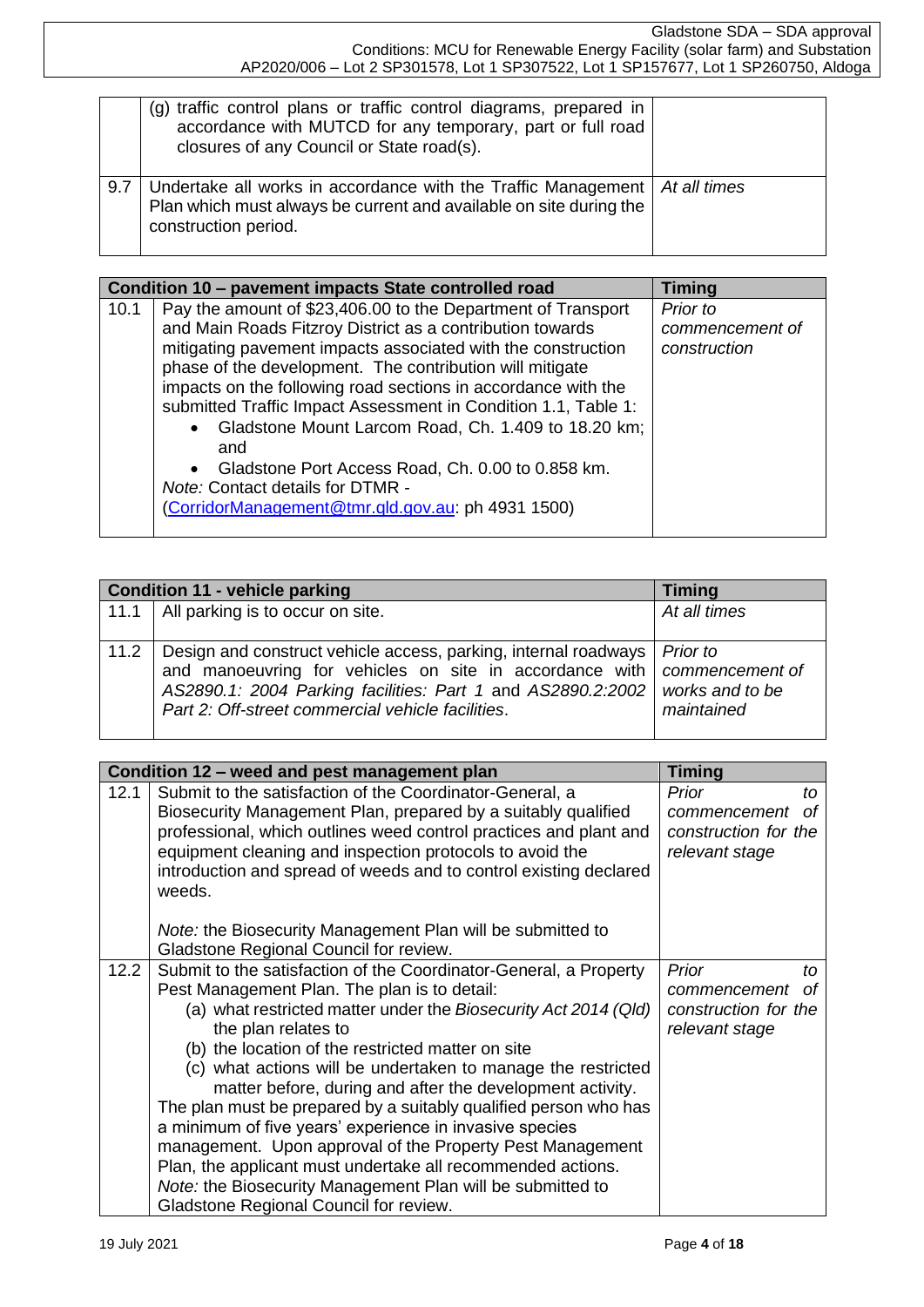|      | <b>Condition 13 - waste management</b>                                                                                                                                                                                                                                                                                                                                           | <b>Timing</b>                                                            |
|------|----------------------------------------------------------------------------------------------------------------------------------------------------------------------------------------------------------------------------------------------------------------------------------------------------------------------------------------------------------------------------------|--------------------------------------------------------------------------|
| 13.1 | Submit to the satisfaction of the Coordinator-General, a Waste<br>Management Plan in accordance with the Waste Management<br>Planning Scheme Policy of the Our Place Our Plan Gladstone<br>Regional Council Planning Scheme.<br>Note: the Waste Management Plan will be submitted to<br>Gladstone Regional Council for review.                                                   | Prior to<br>commencement of<br>use for the relevant<br>stage             |
| 13.2 | The waste storage area/s are to be sufficient in size to house all<br>waste collection containers including recycling waste containers.<br>The waste storage area/s must be suitably closed and<br>imperviously paved, with a hose cock and hose fitted near the<br>enclosure to ensure the area can be easily and effectively<br>cleaned.                                       | Prior to<br>commencement of<br>use for the relevant<br>stage and ongoing |
| 13.3 | All permanent open storage areas shall be adequately screened<br>to ensure it does not detract from the visual amenity of the area.<br>One way of achieving compliance with this condition is as<br>follows:<br>(a) outdoor storage areas are situated in locations not<br>visible from the street; and/or<br>(b) a 1.8 m solid screen fence is located around storage<br>areas. | Prior to<br>commencement of<br>use for the relevant<br>stage and ongoing |

|      | Condition 14 - hazardous materials                                                                                                                                                                                                                                                                                                            | <b>Timing</b> |
|------|-----------------------------------------------------------------------------------------------------------------------------------------------------------------------------------------------------------------------------------------------------------------------------------------------------------------------------------------------|---------------|
| 14.1 | All flammable and combustible liquids (including hazardous<br>waste materials) must be contained within an on-site containment<br>system, controlled in a manner that prevents environmental<br>harm and must be maintained in accordance with the current<br>edition of AS1940-Storage and Handling of Flammable and<br>Combustible Liquids. | At all times  |
| 14.2 | All containers must be secured to prevent movement during a<br>flood event.                                                                                                                                                                                                                                                                   | At all times  |

|      | Condition 15 - bushfire hazard                                                                                                                                                                                                                              | <b>Timing</b>                                                        |
|------|-------------------------------------------------------------------------------------------------------------------------------------------------------------------------------------------------------------------------------------------------------------|----------------------------------------------------------------------|
| 15.1 | Submit to the satisfaction of the Coordinator-General, fire<br>management plans for the construction and operational phases of<br>the development as per the recommendations contained in the<br>Bushfire Management Plan listed in Condition 1.1, Table 1. | Prior<br>the<br>to<br>construction<br>οf<br>the<br>relevant<br>stage |
| 15.2 | Provide established bushfire protection zones as bare earth,<br>hardened surface or grass which is slashed to $\leq 10$ cm in height at<br>strategic locations in accordance with the Bushfire Management<br>Plan listed in Condition 1.1, Table 1.         | Prior<br>tΩ<br>commencement<br>of use for the<br>relevant stage      |
| 15.3 | 20,000 litre bulk static water storage tanks must be provided at site<br>access points shown on Figure 6.1 contained in the Bushfire<br>Management Plan in Condition 1.1, Table 1.                                                                          | Prior<br>tΟ<br>commencement<br>use for the<br>Ωf<br>relevant stage   |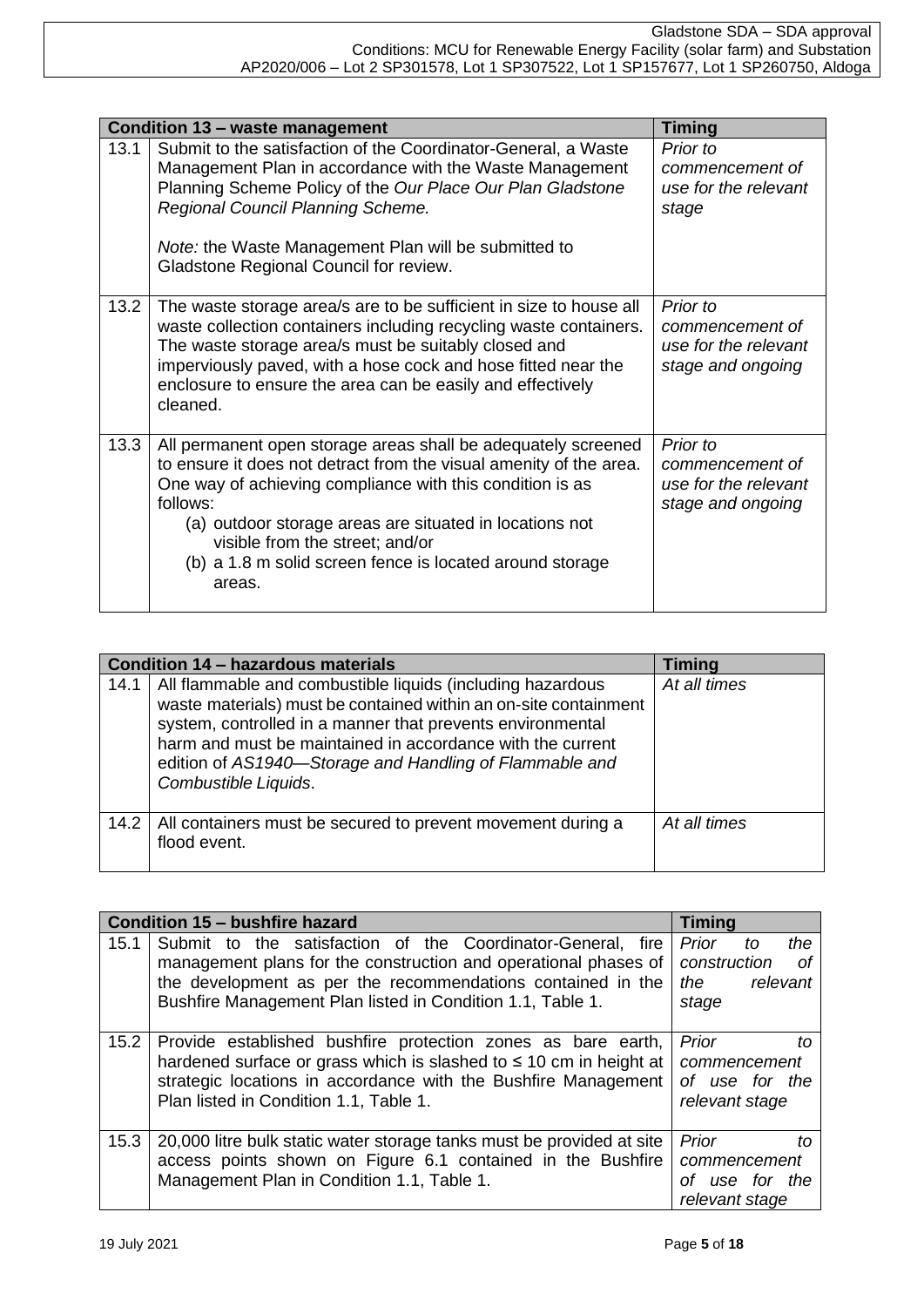|      | Condition 16 - operational management plan                                                                                                                                                                                                                                                                                                                                                                                                                                                                                                                                                                                                                                                                                                                                                                                                                                                                                                                                                                                                                     | <b>Timing</b>                                             |
|------|----------------------------------------------------------------------------------------------------------------------------------------------------------------------------------------------------------------------------------------------------------------------------------------------------------------------------------------------------------------------------------------------------------------------------------------------------------------------------------------------------------------------------------------------------------------------------------------------------------------------------------------------------------------------------------------------------------------------------------------------------------------------------------------------------------------------------------------------------------------------------------------------------------------------------------------------------------------------------------------------------------------------------------------------------------------|-----------------------------------------------------------|
| 16.1 | Submit to the satisfaction of the Coordinator-General, an<br>operational management plan (prepared by a suitably qualified<br>person in accordance with current best practice) that includes the<br>following:<br>(a) a site based stormwater management plan in accordance with<br>the Engineering Design Planning Scheme Policy under the<br>Our Place Our Plan Our Place Gladstone Regional Council<br>Planning Scheme and the State Planning Policy - July 2017.<br>(b) recommended mitigation measures contained in the Acciona<br>Energy Aldoga Solar Farm Ecological Assessment Report -<br>Final Report and Ecological Assessment Report - Final,<br>Aldoga Solar Project - expansion area in Table 1, condition<br>1.1<br>(c) a monitoring program to identify issues of non-compliance,<br>actions for correcting any non-compliance and who is<br>responsible for undertaking those actions;<br>(d) a timetable and process for review of the site-based<br>management plan to assess its effectiveness and to<br>implement amendments as required. | Prior to<br>commencement of<br>site works<br>At all times |
|      | Undertake all works generally in accordance with the operational<br>management plan which must always be current and available on<br>site.                                                                                                                                                                                                                                                                                                                                                                                                                                                                                                                                                                                                                                                                                                                                                                                                                                                                                                                     |                                                           |
| 16.2 | The development is required to achieve non-worsening and no-<br>actionable nuisance in terms of stormwater quantity and<br>stormwater quality at both construction and operational stage.                                                                                                                                                                                                                                                                                                                                                                                                                                                                                                                                                                                                                                                                                                                                                                                                                                                                      | At all times                                              |
| 16.3 | Water from the rainwater tanks shall not be discharged towards<br>the stormwater lawful point of discharge.                                                                                                                                                                                                                                                                                                                                                                                                                                                                                                                                                                                                                                                                                                                                                                                                                                                                                                                                                    | At all times                                              |

| Condition 17 - construction environmental management plan<br><b>Timing</b>        |  |
|-----------------------------------------------------------------------------------|--|
| Submit to the satisfaction of the Coordinator-General, a<br>17.1<br>Prior to      |  |
| construction environmental management plan (prepared by a<br>commencement of      |  |
| suitably qualified person in accordance with current best practice)<br>site works |  |
| that includes the following:                                                      |  |
| (a) management of noise and dust generated from the site during                   |  |
| and outside construction work hours;                                              |  |
| (b) recommended mitigation measures contained in the Acciona                      |  |
| Energy Aldoga Solar Farm Ecological Assessment Report -                           |  |
| Final Report and Ecological Assessment Report - Final,                            |  |
| Aldoga Solar Project - expansion area in Table 1, condition                       |  |
| 1.1                                                                               |  |
| (c) management of stormwater flows and quality around and                         |  |
| through the site without increasing the concentration of total                    |  |
| suspended solids or Prescribed Water Contaminants (as                             |  |
| defined in the Environmental Protection Act 1994), causing                        |  |
| erosion, creating any ponding and causing any actionable                          |  |
| nuisance to upstream or downstream properties;                                    |  |
| (d) an erosion and sediment control plan certified by a RPEQ or a                 |  |
| certified professional in erosion and sediment control, that is                   |  |
| generally in accordance with the following guidelines:                            |  |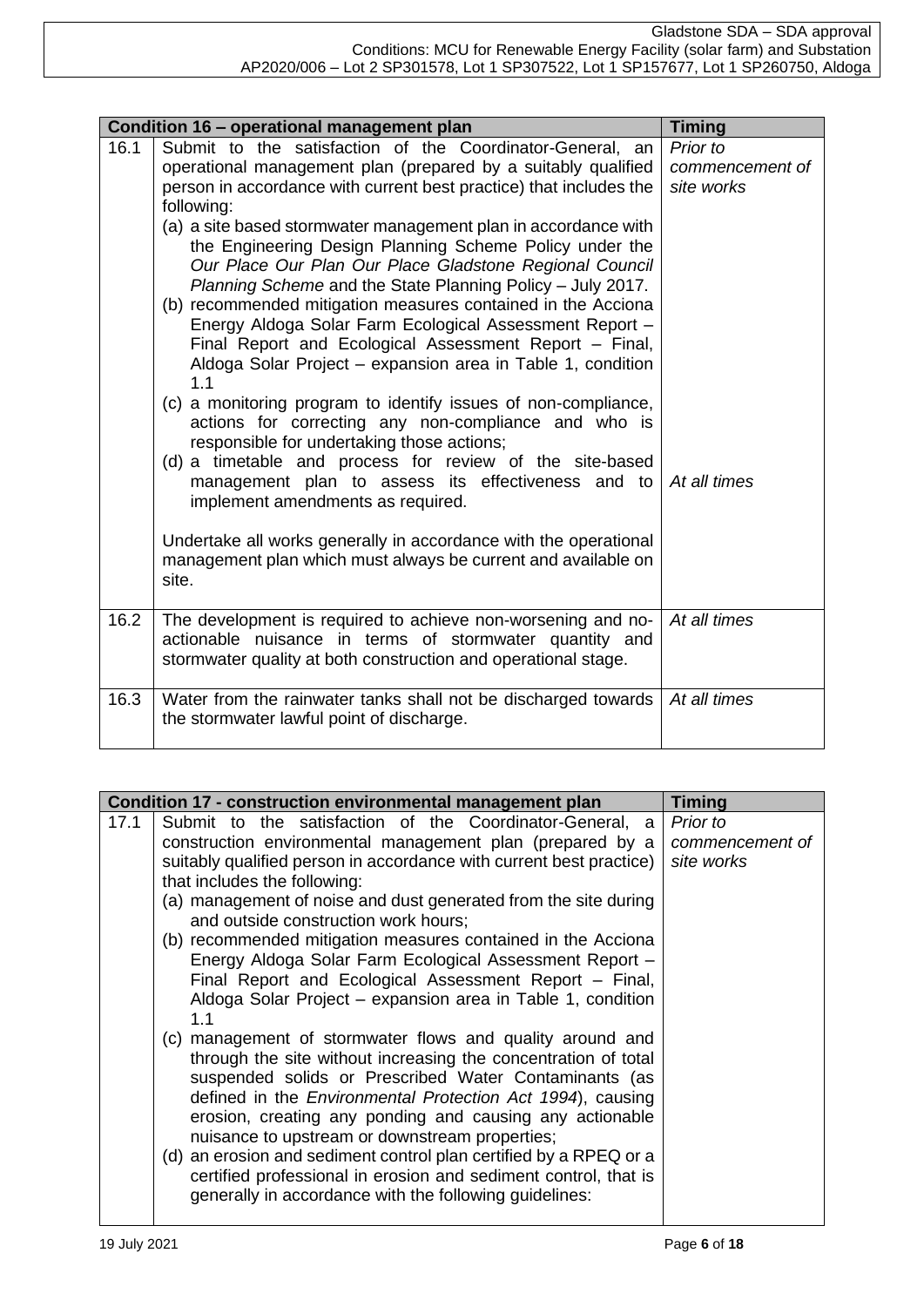Gladstone SDA – SDA approval Conditions: MCU for Renewable Energy Facility (solar farm) and Substation AP2020/006 – Lot 2 SP301578, Lot 1 SP307522, Lot 1 SP157677, Lot 1 SP260750, Aldoga

|      | a. International Erosion Control Association (IECA) -<br><b>Best Practice Erosion and Sediment Control</b><br>(e) management of contaminated soils (if required) including<br>removal, treatment and replacement;                                                                                                                           |                                     |
|------|---------------------------------------------------------------------------------------------------------------------------------------------------------------------------------------------------------------------------------------------------------------------------------------------------------------------------------------------|-------------------------------------|
|      | (f) site remediation plans;<br>(g) demonstration that there will be no disruption to the safety and<br>efficiency of The Narrows Road railway level crossing (ID:927<br>at 564.865 km) of the North Coast Line during the course of<br>construction;                                                                                        |                                     |
|      | (h) a monitoring program to identify issues of non-compliance,<br>actions for correcting any non-compliance and who is<br>responsible for undertaking those actions;<br>(i) a timetable and process for review of the construction<br>environmental management plan to assess its effectiveness<br>and to implement amendments as required. |                                     |
|      | Note: the construction environmental management plan will be<br>submitted to Gladstone Regional Council and Department of<br>Transport and Main Roads for review.                                                                                                                                                                           |                                     |
|      | Undertake all works generally in accordance with the construction<br>environmental management plan which must always be current<br>and available on site during the construction period.                                                                                                                                                    | At all times during<br>construction |
| 17.2 | During construction, the condition of Narrows Road, Flynn Road<br>and Cullen Road that will be impacted by the construction of the<br>use must be maintained to a sufficient standard to ensure the<br>roads are safe and trafficable and that nuisance impacts, such as<br>dust, are appropriately mitigated.                              | At all times during<br>construction |

|      | Condition 18 - stormwater - railway corridor                                                                                                                                                                                                                                                                                                                                                                                                    | <b>Timing</b>                          |
|------|-------------------------------------------------------------------------------------------------------------------------------------------------------------------------------------------------------------------------------------------------------------------------------------------------------------------------------------------------------------------------------------------------------------------------------------------------|----------------------------------------|
| 18.1 | Stormwater and flooding management must ensure<br>no<br>worsening or actionable nuisance to the railway corridor.                                                                                                                                                                                                                                                                                                                               | At all times                           |
| 18.2 | Any works on the land must not:<br>(a) create any new discharge points for stormwater runoff onto<br>the railway corridor;<br>(b) interfere with and/or cause damage to the existing<br>stormwater drainage on the railway corridor;<br>(c) surcharge any existing culvert or drain on the railway<br>corridor;<br>(d) interfere with hydraulic conveyance and/or overland flow<br>paths;<br>(e) reduce the flood storage capacity of the site. | Prior to the<br>commencement of<br>use |
| 18.3 | RPEQ certification must be provided to the Program Delivery and<br>Operations Unit, Department of Transport and Main Roads,<br>Queensland<br>Central<br>Region<br>(Central.Queensland.IDAS@tmr.qld.gov.au), confirming that the<br>development has been constructed in accordance with 18.2 (a)<br>and 18.2(b).                                                                                                                                 | Prior to the<br>commencement of<br>use |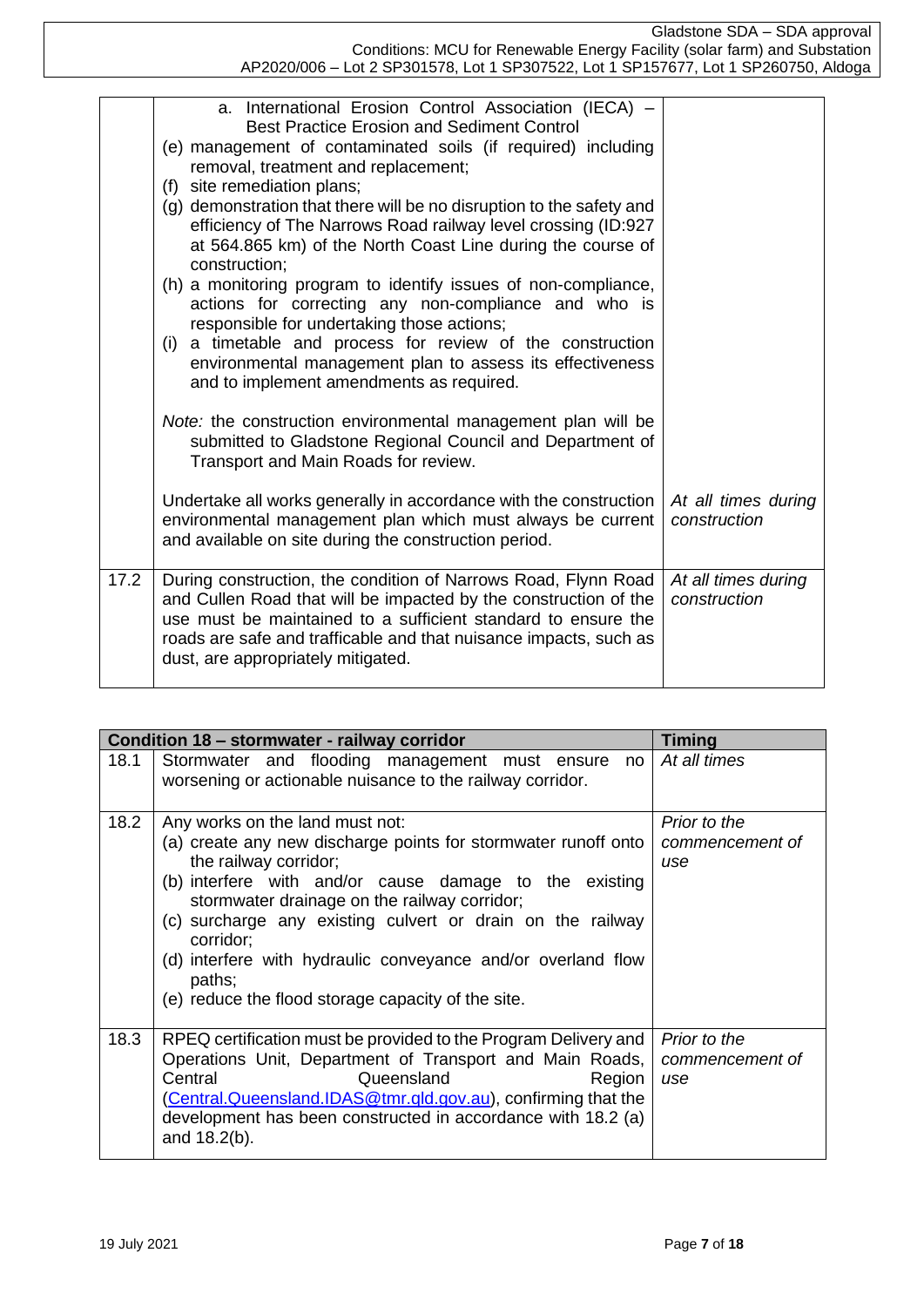|      | Condition 19 - temporary works and uses                                                                                                                                                                                                                                                                                                                                                                                        | Timing                                                                                        |
|------|--------------------------------------------------------------------------------------------------------------------------------------------------------------------------------------------------------------------------------------------------------------------------------------------------------------------------------------------------------------------------------------------------------------------------------|-----------------------------------------------------------------------------------------------|
| 19.1 | All temporary works/uses listed below are to remain no longer than<br>18 months from the completion of construction of the relevant stage,<br>unless otherwise agreed to in writing by the Coordinator-General:<br>(a) temporary laydown areas on Lot 2 on SP301578 and Lot 1<br>SP307522<br>(b) temporary construction access (site access points A, B, and D)<br>on Development approval - site access plan dated 22/4/2021. | As indicated                                                                                  |
| 19.2 | Provide notification and photographic evidence to the Coordinator-<br>General that the temporary laydown areas and temporary<br>construction access has been decommissioned and the site<br>rehabilitated.                                                                                                                                                                                                                     | Within<br>30<br>business days of<br>the completion of<br>all<br>decommissioning<br>activities |

|      | Condition 20 - decommissioning and rehabilitation                                                                                                                                                                                                                                                                                                                                                                                                                                                                                                                                                                                                                                                                                                                                                                                                                                                                                                                                                           | <b>Timing</b>                                                                                          |
|------|-------------------------------------------------------------------------------------------------------------------------------------------------------------------------------------------------------------------------------------------------------------------------------------------------------------------------------------------------------------------------------------------------------------------------------------------------------------------------------------------------------------------------------------------------------------------------------------------------------------------------------------------------------------------------------------------------------------------------------------------------------------------------------------------------------------------------------------------------------------------------------------------------------------------------------------------------------------------------------------------------------------|--------------------------------------------------------------------------------------------------------|
| 20.1 | Submit to the satisfaction of the Coordinator-General,<br>a<br>decommissioning plan (by a suitably qualified person in<br>accordance with current best practise) that includes the following:<br>(a) plans showing full or partial decommissioning;<br>(b) plans showing "make safe" decommissioning to leave a<br>structure/s in place for use by others (to be named);<br>(c) timeframe required for decommissioning project including<br>operating hours of work;<br>(d) management of noise and dust generated from the site during<br>decommissioning work hours;<br>(e) site clearance and remediation plans detailing the proposed<br>works and timing to restore the site;<br>(f) a monitoring program to identify issues of non-compliance,<br>actions for correcting any non-compliance and who is<br>responsible for undertaking those actions;<br>(g) a timetable and process for review of the decommissioning<br>plan to assess its effectiveness and to implement<br>amendments as required. | Submit six (6)<br>months prior to the<br>commencement<br>date of all<br>decommissioning<br>activities. |
|      | Undertake all works generally in accordance<br>the<br>with<br>decommissioning plan which must always be current<br>and<br>available on site during the decommissioning period.                                                                                                                                                                                                                                                                                                                                                                                                                                                                                                                                                                                                                                                                                                                                                                                                                              | As indicated                                                                                           |
| 20.2 | Provide<br>notification and<br>photographic<br>evidence<br>the<br>to<br>Coordinator-General that the site has been decommissioned and<br>the site rehabilitated once decommissioned.                                                                                                                                                                                                                                                                                                                                                                                                                                                                                                                                                                                                                                                                                                                                                                                                                        | Within 30 business<br>day of the<br>completion of all<br>decommissioning<br>activities                 |

| <b>Condition 21 - repair of damage</b> |                                                                                                                                                                   | Timing                                        |
|----------------------------------------|-------------------------------------------------------------------------------------------------------------------------------------------------------------------|-----------------------------------------------|
| 21.1                                   | Repair any property fencing, roads, service infrastructure and re-   Prior to                                                                                     |                                               |
|                                        | instate existing signage and pavement markings that have been<br>removed or damaged during any works carried out in association<br>with the approved development. | commencement of<br>development and<br>ongoing |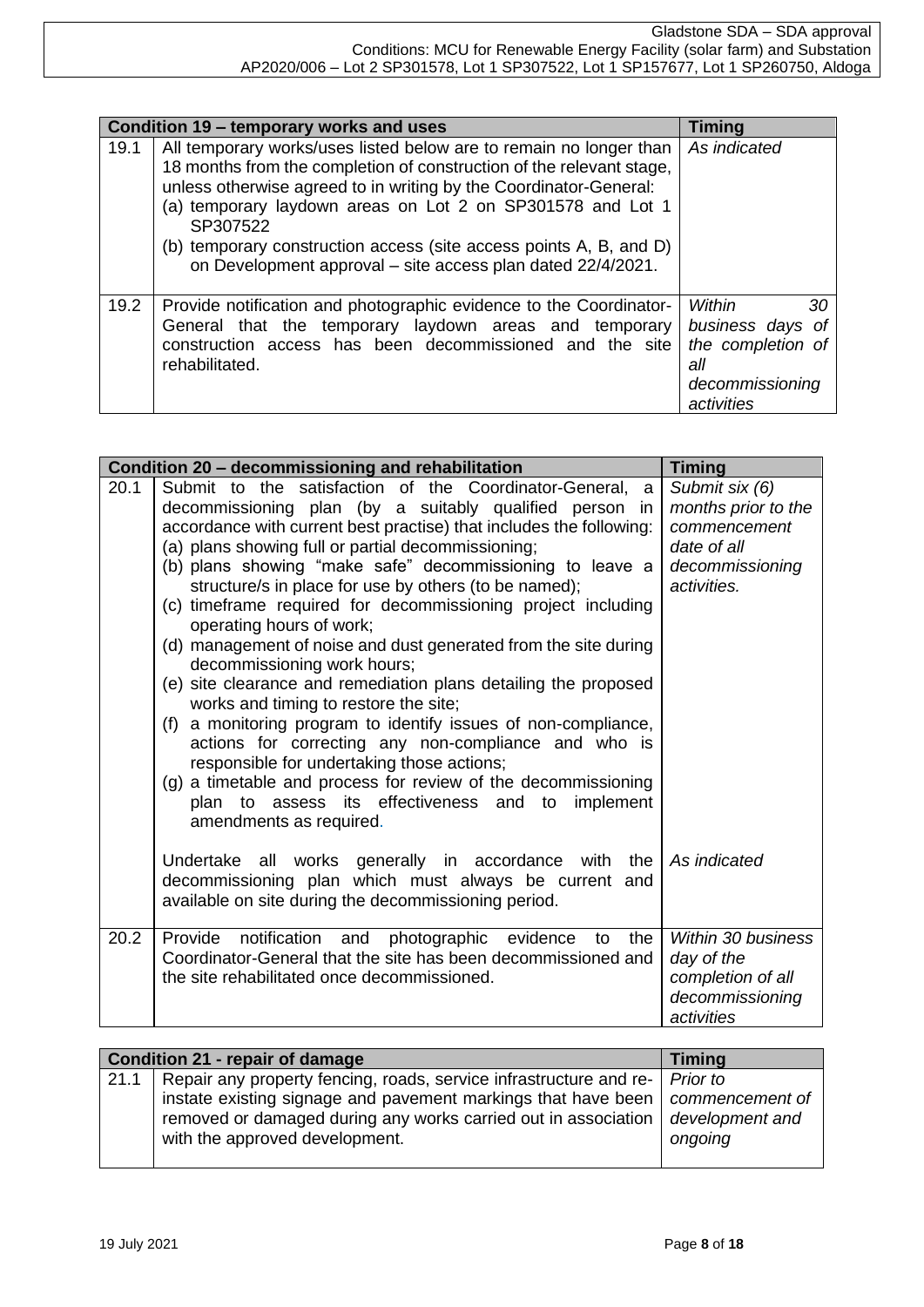| <b>Condition 22 – lighting</b> |                                                                                                                                                                                                                                                                                                               | <b>Timing</b>                                                   |  |
|--------------------------------|---------------------------------------------------------------------------------------------------------------------------------------------------------------------------------------------------------------------------------------------------------------------------------------------------------------|-----------------------------------------------------------------|--|
| 22.1                           | Ensure outdoor lighting installed within the development minimises<br>light spill in the adjacent properties and sensitive receptors in<br>accordance with AS4282:1997 Control of obtrusive effects of<br>outdoor lighting.                                                                                   | To be maintained                                                |  |
| 22.2                           | All lighting at ground level and associated with illuminating ground<br>level areas must be focused downwards and be provided with<br>hoods, shades or other permanent devices to direct illumination<br>downwards and not allow upward lighting to adversely affect the<br>residential uses on nearby sites. | Prior<br>tΩ<br>commencement of<br>use for the relevant<br>stage |  |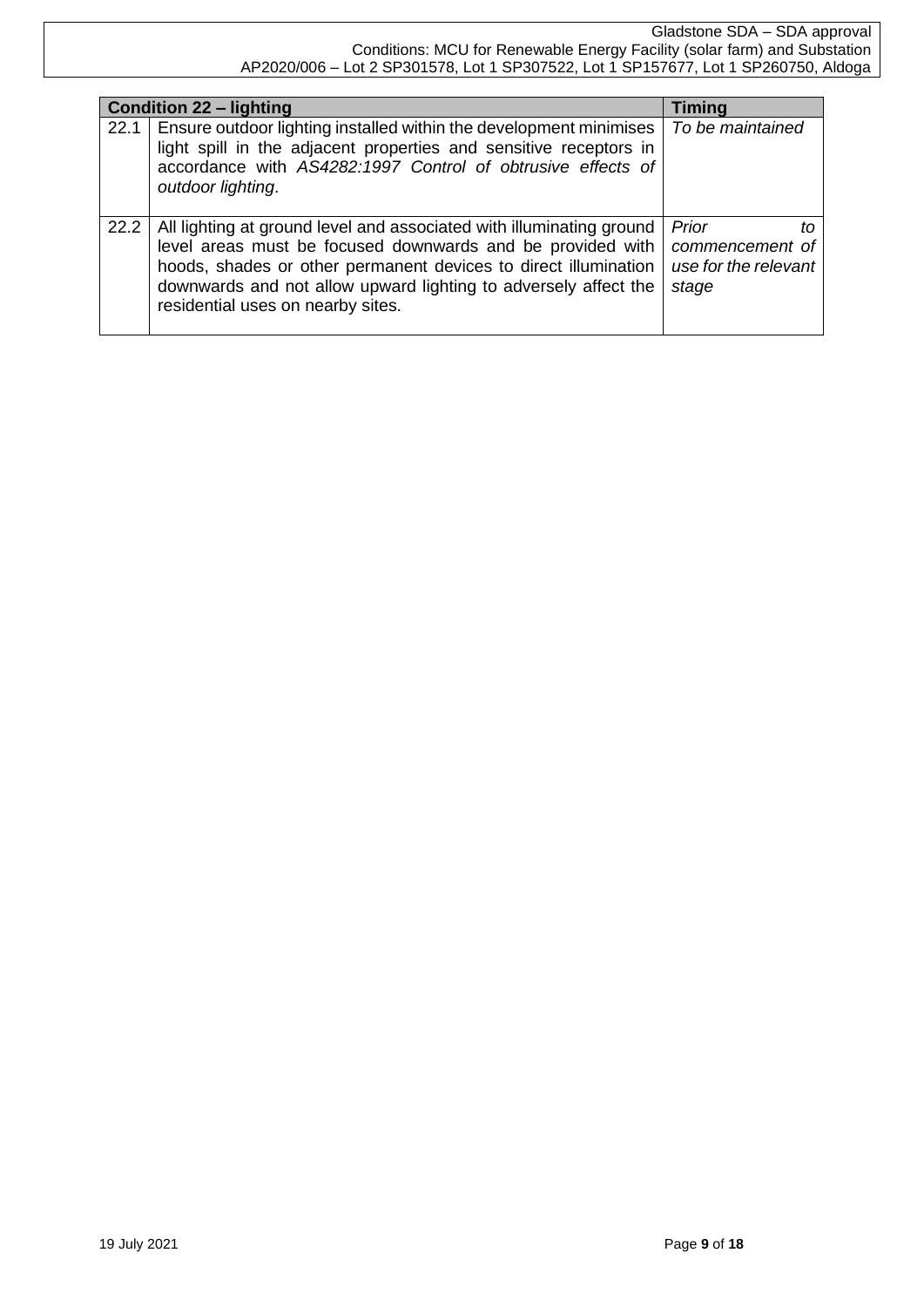# **Advice**

# **Currency period**

This SDA approval is valid until the end of the currency period, four years after the date of approval, unless the approval states a different period. For the SDA approval to remain valid the proponent must have, before the end of the currency period:

- substantially started the development; or
- made an application to the Coordinator-General to extend the currency period.

# **Other approvals**

This approval relates solely to the material change of use for renewable energy facility (solar farm) and substation within the Gladstone State Development Area. All other approvals and/or permits required under local, state and/or commonwealth legislation must be obtained prior to the commencement of the use.

Approval to use the track on Lot 1 on SP260750 is required. Discussions are recommended with Planning and Services officers in relation to this.

# **Gladstone Regional Council**

Other development permits to be obtained from Gladstone Regional Council for the development include:

- operational works [to include earthworks (including retaining walls), road works (including signage and footpaths), stormwater management (quantity, quality, flood and drainage control), and landscaping]
- building works, and
- plumbing and drainage works.

Prior to the lodgement of the Operational Works application, the Applicant is to submit detailed site plans including (but not limited to) to Gladstone Regional Council for review:

- (a) internal road location and widths
- (b) location and internal details of all site offices
- (c) location of access points
- (d) location and details of batter storage/inverters
- (e) location and details of associated car parking
- (f) location of the solar PV array
- (g) location of retained mature vegetation
- (h) setbacks to all boundaries.

The proposal does not include the provision of onsite non-resident workforce accommodation. Any inclusion should trigger assessment as assessable development where Gladstone Regional Council is identified as a Referral Agency to provide comment.

Prior to the lodgement of the Operational Works application, the Applicant is to submit a revised approved Visual Impact Assessment Report that includes the detailed site plan layout, bushfire management clearing and any earthworks that significantly alter the slope of the land.

Development applications for Operational Works shall be designed and constructed in accordance with Australia Standards, the Engineering Design Planning Scheme Policy under the *Our Place Our Plan Gladstone Regional Council Planning* Scheme or any other applicable standards at the time of lodgement. Prior to the commencement of the use, all Operational Works conditioned by this approval must be accepted "on maintenance" by Council.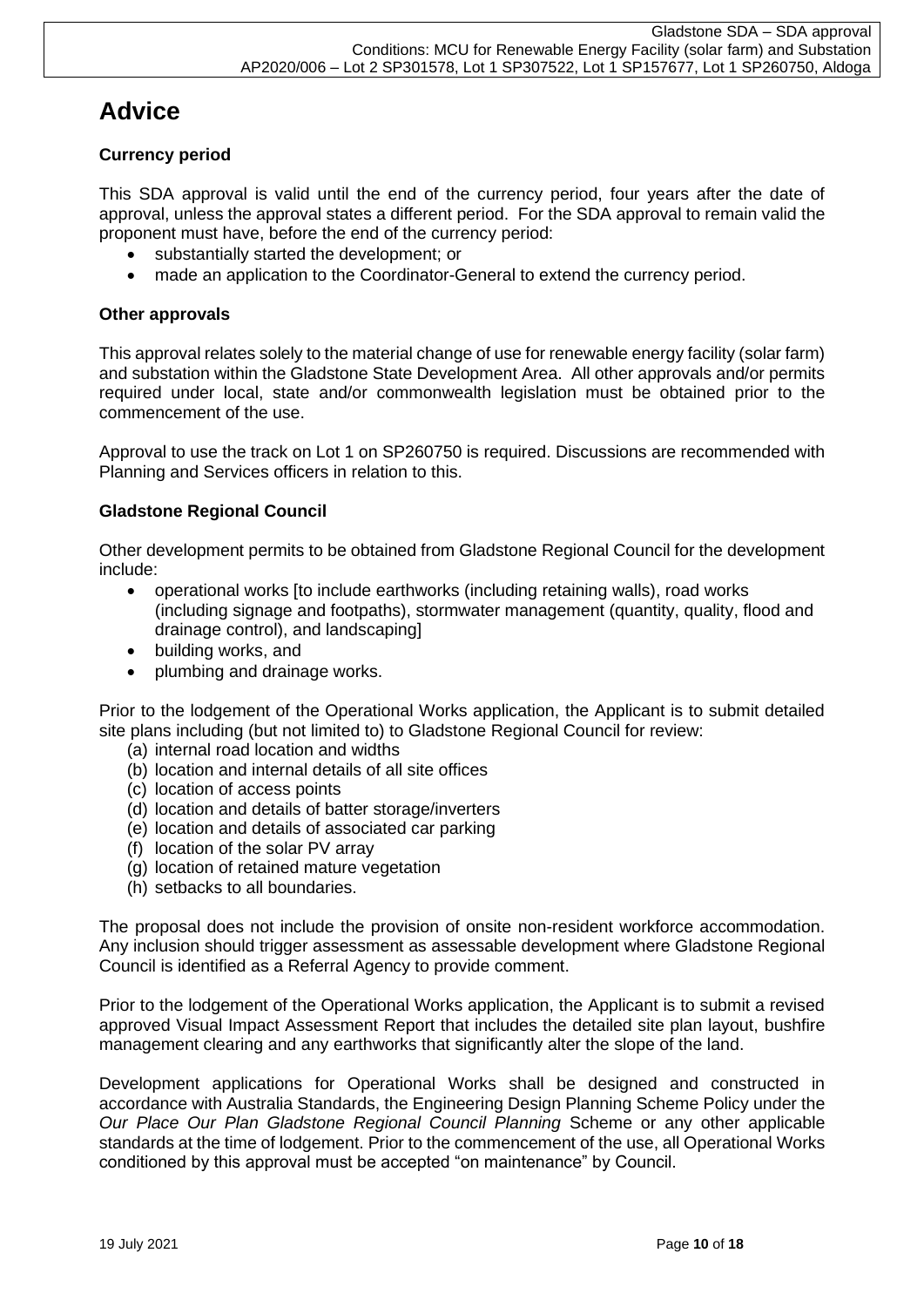*Advisory Note:* The Capricorn Municipal Development Guidelines within the Engineering Design Planning Scheme Policy is the current document for preparing any Development Application for Operational Works which is found at http://www.cmdg.com.au/index.htm.

As part of the Operational Works application, the Applicant is to submit the approved Traffic Impact Assessment and details of any road works.

As part of the Operational Works application, the Applicant is to submit the approved Construction Management Plan.

As part of any Development Application for Operational Works, paths, driveways and internal roads with a grade in excess of 10%, must be designed, constructed and sealed with asphalt, concrete or another type of hardstand.

As part of the Operational Works application, a pre-construction dilapidation inspection and report must be undertaken and approved by Council's Development Services on the sealed and unsealed sections of Narrows Road, Flynn Road and Cullen Road that will be impacted by the construction of the use.

As part of the Operational Works, a post construction dilapidation inspection and report must be undertaken and approved by Council's Development Services on the sealed and unsealed sections of Narrows Road, Flynn Road and Cullen Road that will be impacted by the construction of the use. Where the condition of any of the aforementioned roads has decreased during construction, prior to commencing the use, the Applicant must reinstate the road(s) to the condition of the road(s) as identified in the pre-construction dilapidation report.

*Advisory Note:* The road is always to be maintained to Council's appropriate Road Level of Service during construction.

The Applicant is required to obtain a Development Permit and Building Final for Building Works in accordance with the *Planning Act 2016* for the removal of any existing structures. The removal of the structures is to occur prior to any Building Works for the approved Development.

The Applicant is required to obtain a Development Permit and Building Final for Building Works in accordance with the *Planning Act 2016*. Construction is to comply with the *Building Act 1975*, the National Construction Code, and the requirements of other relevant authorities.

The Applicant is required to obtain a Development Permit for Plumbing and Drainage Works and Plumbing and Drainage Final in accordance with the *Planning Act 2016*. Construction is to comply with the *Plumbing and Drainage Act 2018* and the requirements of other relevant authorities.

As part of any application for Building Works, a water tank is to be constructed in association with the ancillary proposed Operation and Maintenance Building for the purpose of on-site water.

As part of any development application for Plumbing and Drainage Works, any on-site effluent disposal systems are to be sited above 1% of the Defined Flood Event flood level in accordance with State Planning Policy Mapping - Flood Hazard Area –Level 1 - Queensland Floodplain Assessment Overlay.

As part of the Operational Works application, the applicant is to be submit an Operational Management Plan that includes a Site Based Stormwater Management Plan in accordance with the Engineering Design Planning Scheme Policy under the *Our Place Our Plan Our Place Our Plan Gladstone Regional Council Planning Scheme* and the State Planning Policy – July 2017.

## **Department of Transport and Main Roads**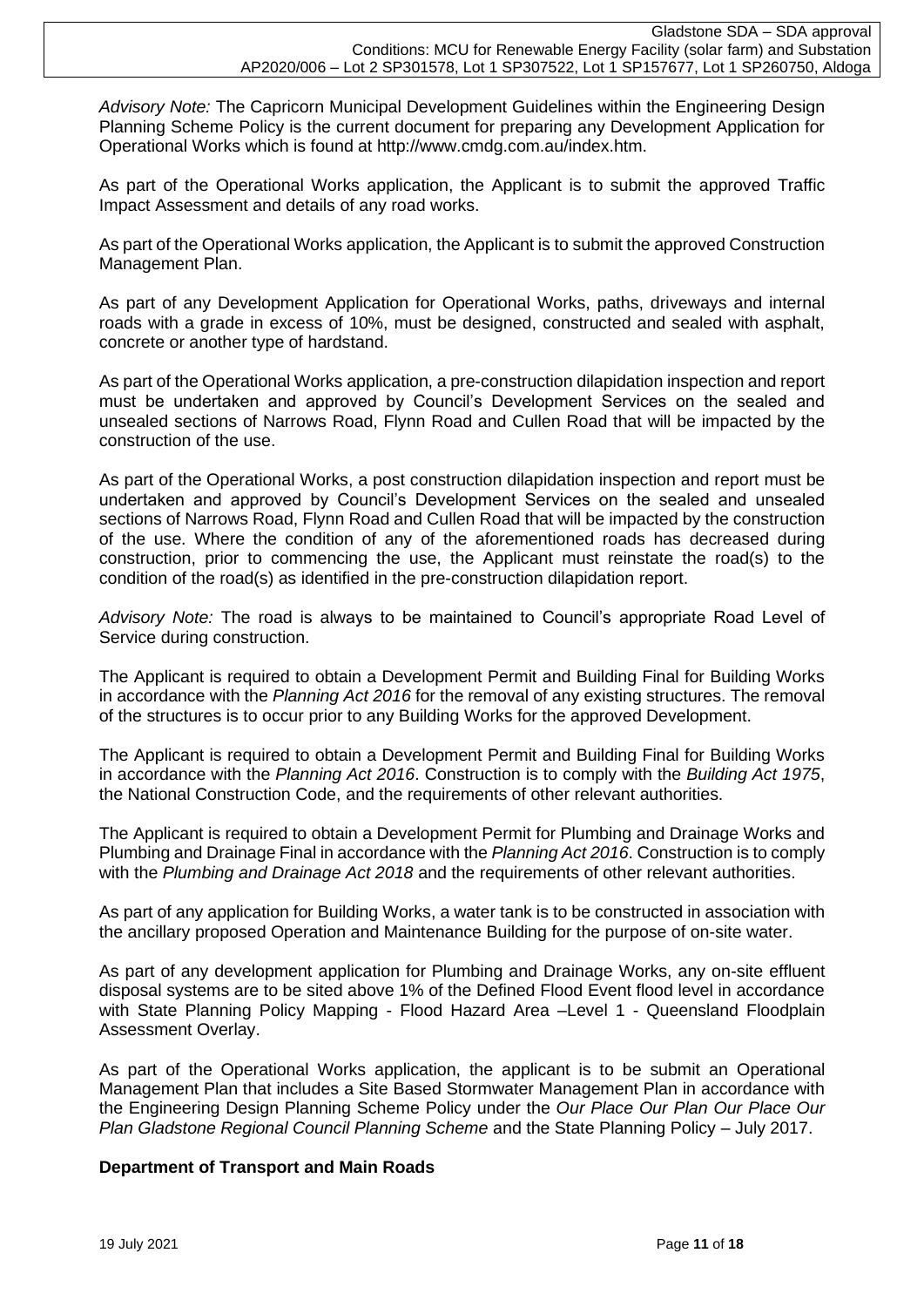The applicant should consult with the railway manager (Aurizon) regarding the requirement for a Construction Environmental Management Plan. Please contact Aurizon at [CorridorEnquiries@aurizon.com.au](mailto:CorridorEnquiries@aurizon.com.au) in relation to this matter.

Under the *Transport Infrastructure (Rail) Regulation 2006* permission from the Railway Manager (Aurizon) is required to take over-dimensional road loads across Aurizon Infrastructure (eg. rail level crossings). Further information can be obtained from Aurizon's website at: [http://www.aurizon.com.au/network/overdimensional-loads.](http://www.aurizon.com.au/network/overdimensional-loads)

# **Powerlink**

The statutory clearances set out in the *Electrical Safety Regulation 2013* must be maintained during construction and operation. No encroachment within the statutory clearances is permitted.

Compliance is required with the terms and conditions of the easement dealing no. 707667421 and 703107431.

Compliance with the generic requirements in respect to proposed works in the vicinity of Powerlink Queensland infrastructure, as detailed in the enclosed **Enclosure 2**.

Prior written approval is required from Powerlink Queensland before any work is undertaken within the easement areas. All works on easement (including but limited to earthworks, drainage and detention basins; road construction; underground and overhead service installation) require detailed submissions, assessments and consent (or otherwise) by Powerlink.

For Powerlink to maintain and operate a safe and reliable supply of electricity, unrestricted 24 hour access to their corridors and infrastructure is required including practical access (typically by 4WD vehicle,but to standard no less than existing) to the Powerlink structures. If it is envisaged that there will be any interference or alteration to current access arrangements prior, during or after the completion of works, contact is required to Senior Easement Officer (Mr Ehren Wittmer ph 0418233916) to formalise unrestricted 24-hour access arrangements.

Compliance with the *Electrical Safety Act 2002* including any Code of Practice under the Act and the Electrical Safety Regulation 2013 including any safety exclusion zones defined in the Regulation. In respect of this application, the exclusion zone for untrained persons and for operating plant operated by untrained persons is:

# **(a) 3 metres from the 132,000 volt wires and exposed electrical parts;**

## **(b) 6 metres from the 275,000 volt wires and exposed electrical parts.**

Should any doubt existing in maintaining the prescribed clearance to the conductors and electrical infrastructure, then the applicant is obliged under the Act to seek advice from Powerlink.

## **Department of Agriculture and Fisheries**

All waterway crossings utilised as temporary construction accesses are to comply with the DAF factsheet [What is not a waterway barrier work?](https://www.daf.qld.gov.au/business-priorities/fisheries/habitats/policies-guidelines/factsheets/what-is-not-a-waterway-barrier-work) or the [Accepted development requirements for](https://www.daf.qld.gov.au/__data/assets/pdf_file/0006/1476888/adr-operational-waterway-barrier-works.pdf)  [operational work that is constructing or raising waterway barrier works.](https://www.daf.qld.gov.au/__data/assets/pdf_file/0006/1476888/adr-operational-waterway-barrier-works.pdf) If a proposed waterway crossing is unable to meet the above requirements, a development approval under the *Planning Act 2016* for operational work that is constructing or raising waterway barrier works is required.

All permanent waterway crossings including infrastructure crossings are to comply with the DAF factsheet [What is not a waterway barrier work?](https://www.daf.qld.gov.au/business-priorities/fisheries/habitats/policies-guidelines/factsheets/what-is-not-a-waterway-barrier-work) or the [Accepted development requirements for](https://www.daf.qld.gov.au/__data/assets/pdf_file/0006/1476888/adr-operational-waterway-barrier-works.pdf)  [operational work that is constructing or raising waterway barrier works.](https://www.daf.qld.gov.au/__data/assets/pdf_file/0006/1476888/adr-operational-waterway-barrier-works.pdf) If a proposed waterway crossing is unable to meet the above requirements a development approval under the *Planning Act 2016* for operational work that is constructing or raising waterway barrier is required.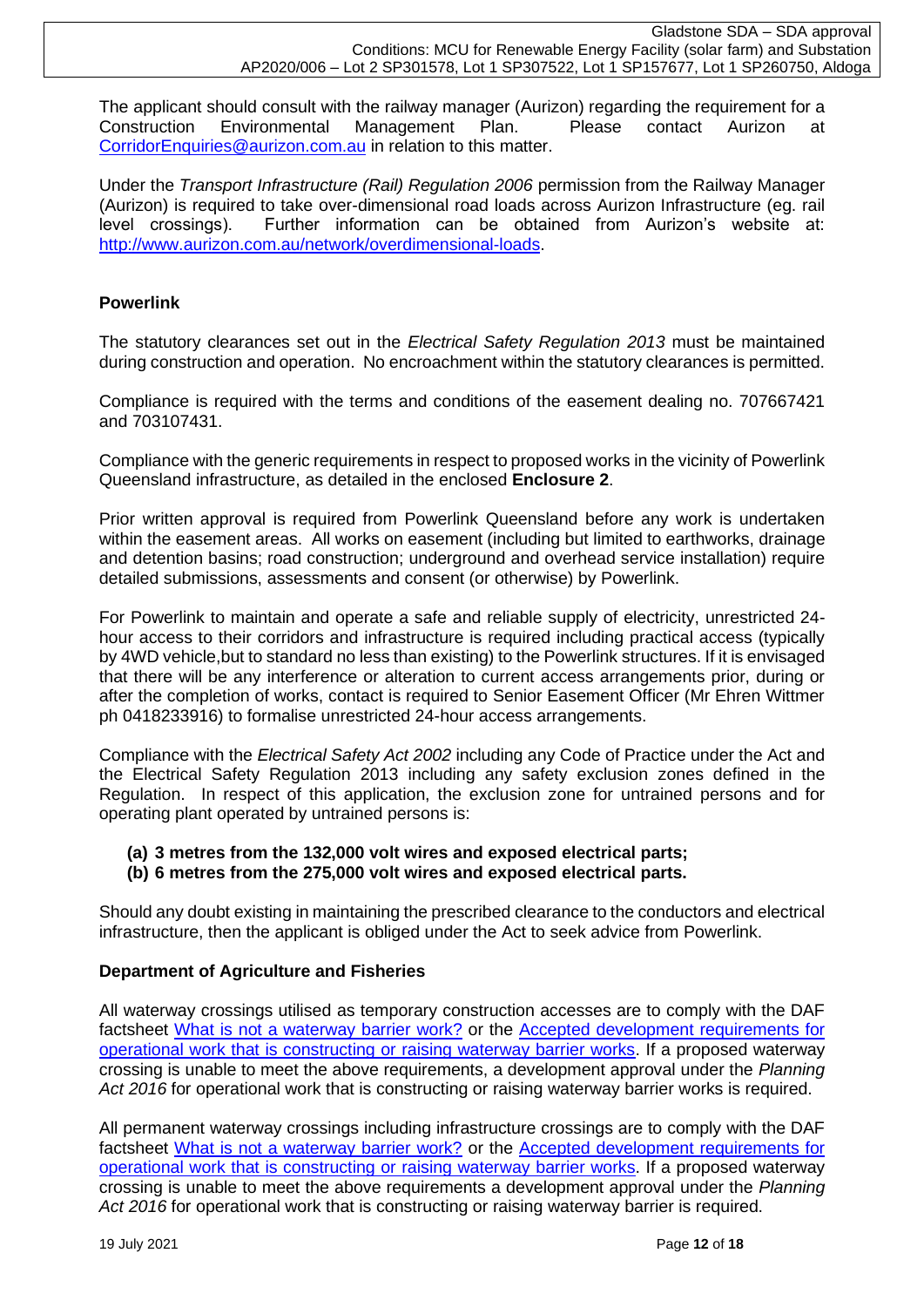Waterways providing for fish passage are a matter of State environmental significance (MSES) and are defined under the *Fisheries Act 1994* as *including "a river, creek, stream, watercourse, drainage feature or inlet of the sea*". Further guidance can be found in the fact sheet [What is a](file:///C:/Users/Claguec/AppData/Roaming/OpenText/DM/Temp/All%20permanent%20waterway%20crossings%20are%20to%20comply%20with%20the%20DAF%20factsheet%20What%20is%20not%20a%20waterway%20barrier%20work%20or%20the%20Accepted%20development%20requirements%20for%20operational%20work%20that%20is%20constructing%20or%20raising%20waterway%20barrier%20works.%20If%20a%20proposed%20waterway%20crossing%20is%20unable%20to%20meet%20the%20above%20requirements%20a%20development%20approval%20under%20the%20Planning%20Act%202016%20is%20required.)  [waterway?](file:///C:/Users/Claguec/AppData/Roaming/OpenText/DM/Temp/All%20permanent%20waterway%20crossings%20are%20to%20comply%20with%20the%20DAF%20factsheet%20What%20is%20not%20a%20waterway%20barrier%20work%20or%20the%20Accepted%20development%20requirements%20for%20operational%20work%20that%20is%20constructing%20or%20raising%20waterway%20barrier%20works.%20If%20a%20proposed%20waterway%20crossing%20is%20unable%20to%20meet%20the%20above%20requirements%20a%20development%20approval%20under%20the%20Planning%20Act%202016%20is%20required.)

The Queensland spatial data layer, *Queensland waterways for waterway barrier works* displays waterways within Queensland. However due to the spatial scale that the mapping was based upon, there may be some inaccuracies in the layer and/or waterways that are present on-ground but are not displayed on the mapping layer.

Any work within a waterway may constitute waterway barrier works. Waterway barrier works are defined under the *Fisheries Act 1994* as *"a dam, weir or other barrier across a waterway if the barrier limits fish stock access and movement along a waterway"*. Further guidance can be found in the factsheet *[What is a waterway barrier work?](https://www.daf.qld.gov.au/business-priorities/fisheries/habitats/policies-guidelines/factsheets/what-is-a-waterway-barrier-work)* All waterway barrier works must comply with the Accepted Development Requirements for operational work that is constructing or raising waterway barrier works (ADR) or be undertaken under a development approval.

If doubt exists on the status of a waterway or a waterway barrier works, advice should be sought from the State Assessment and Referral Agency (SARA) through a pre-lodgement process.

# **Cultural heritage – duty of care**

Where items of archaeological importance are identified during construction of the project, the proponent must comply with its duty of care under the *Aboriginal Cultural Heritage Act 2003* and the Department of Environment and Science 2019 *Guideline: Archaeological investigations*. All work must cease and the relevant State agency must be notified. Work can resume only after State agency clearance is obtained.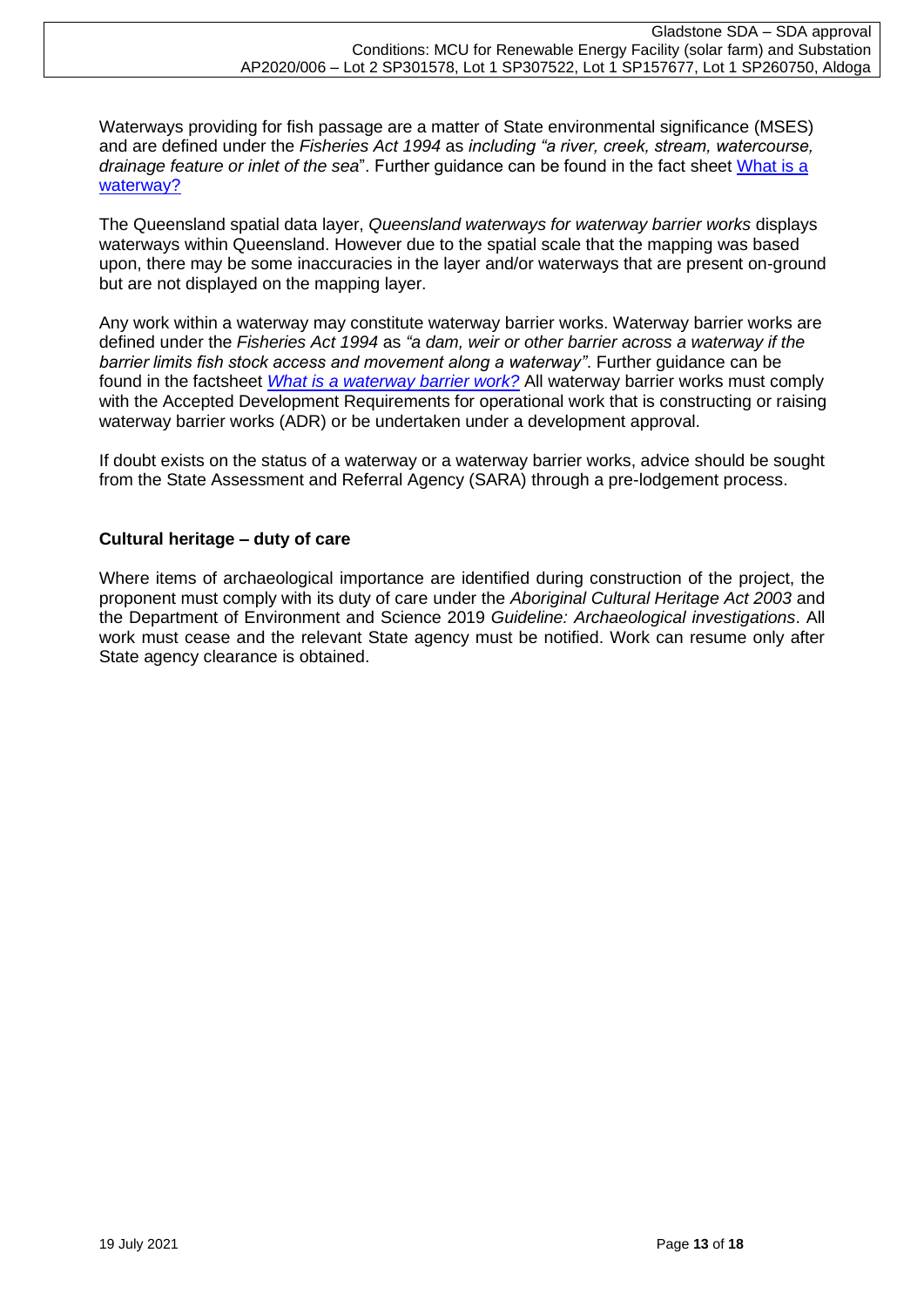# **Enclosure 1**

The following information will be required in an audit report:

- Details of the development approval, including the SDA approval number, the date of approval and a summary of the audit reporting requirements. This should include a schedule of the dates by which audit reporting is to be provided to the Coordinator-General.
- Details of the independent, suitably qualified person(s) (the auditor) responsible for preparing the audit report, including the auditor(s):
	- name, position, company and contact details
	- qualifications and experience
	- proof that the auditor is an independent third party unaffiliated with the proponent.
- Details of any external suitably qualified person(s) used to supplement reports/plans outside of the auditor's expertise.
- An audit evaluation matrix including but not limited to:
	- each condition of the SDA approval, and the status of the condition at the end of the relevant audit period
	- where a condition is current or complete, (to be activated, activated, complete), whether compliance has been achieved (compliant, non-compliant or not applicable), how compliance has been achieved (description of works, tasks or actions undertaken) and how the evaluation of the audit has been undertaken
	- a full description of the relevant standards, practices etc. against which works have been assessed together with evidence (reports, site photographs, certification documentation) to support the evaluation of the works against the compliance standards
	- the title, date, location and holder of any documentation referred to in the compliance evaluation matrix but not provided with the audit to allow the Coordinator-General to call upon these documents as required
	- details of any non-compliances identified by any party during the current audit period and a methodology specifying how compliance has been/will be achieved and by when it will be achieved, and
	- details of previous audit reports (if relevant) with an update on any non-compliance, corrective actions and revised practices (as relevant) undertaken and the current status of any corrective actions.
- Additional evidence to support the compliance evaluation, including the date and locations of any site inspection/s conducted during the preparation of the audit report and details of any employees of the proponent interviewed for the audit.
- The auditor's declaration whereby the auditor:
	- certifies the conditions contained in the SDA approval have been satisfactorily complied with, subject to any qualifications which the author has outlined in the audit report
	- certifies that to the best of the auditor's knowledge, all information provided in the audit report is true, correct and complete, and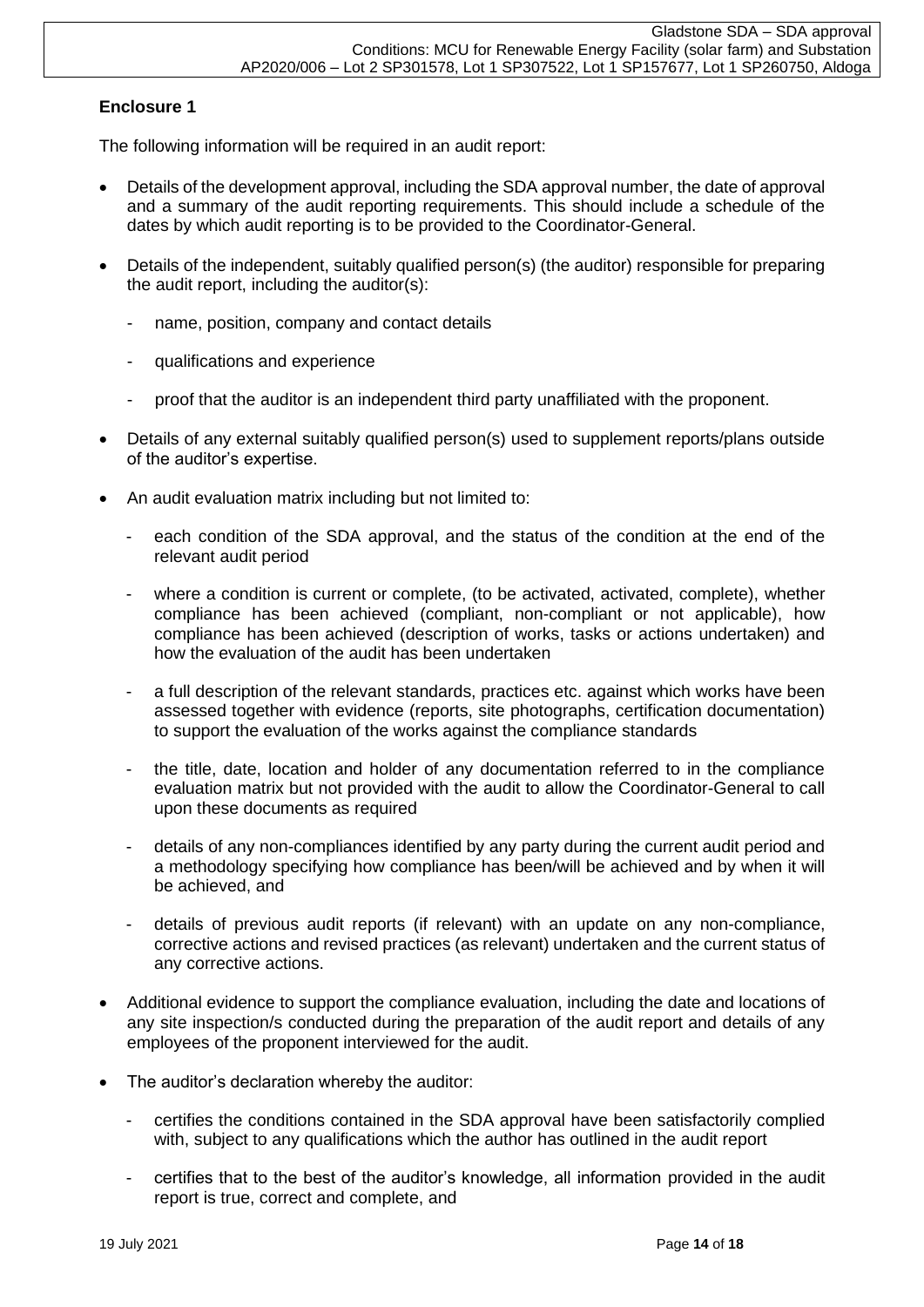- acknowledges it is an offence under section 157O of the *State Development and Public Works Organisation Act 1971*, to give the Coordinator-General a document containing information the auditor knows is false or misleading in any material particular.
- Any further attachments the auditor considers relevant to the audit report.

An audit report guideline has been prepared to provide guidance to proponents and auditors in compiling audit reports. The guideline is available on the Department of State Development, Infrastructure, Local Government and Planning website at [https://www.statedevelopment.qld.gov.au/coordinator-general/state-development](https://www.statedevelopment.qld.gov.au/coordinator-general/state-development-areas/development-schemes-applications-and-requests)[areas/development-schemes-applications-and-requests](https://www.statedevelopment.qld.gov.au/coordinator-general/state-development-areas/development-schemes-applications-and-requests) or by contacting the Planning and Services Division on 1800 001 048 or via sdainfo@coordinatorgeneral.qld.gov.au.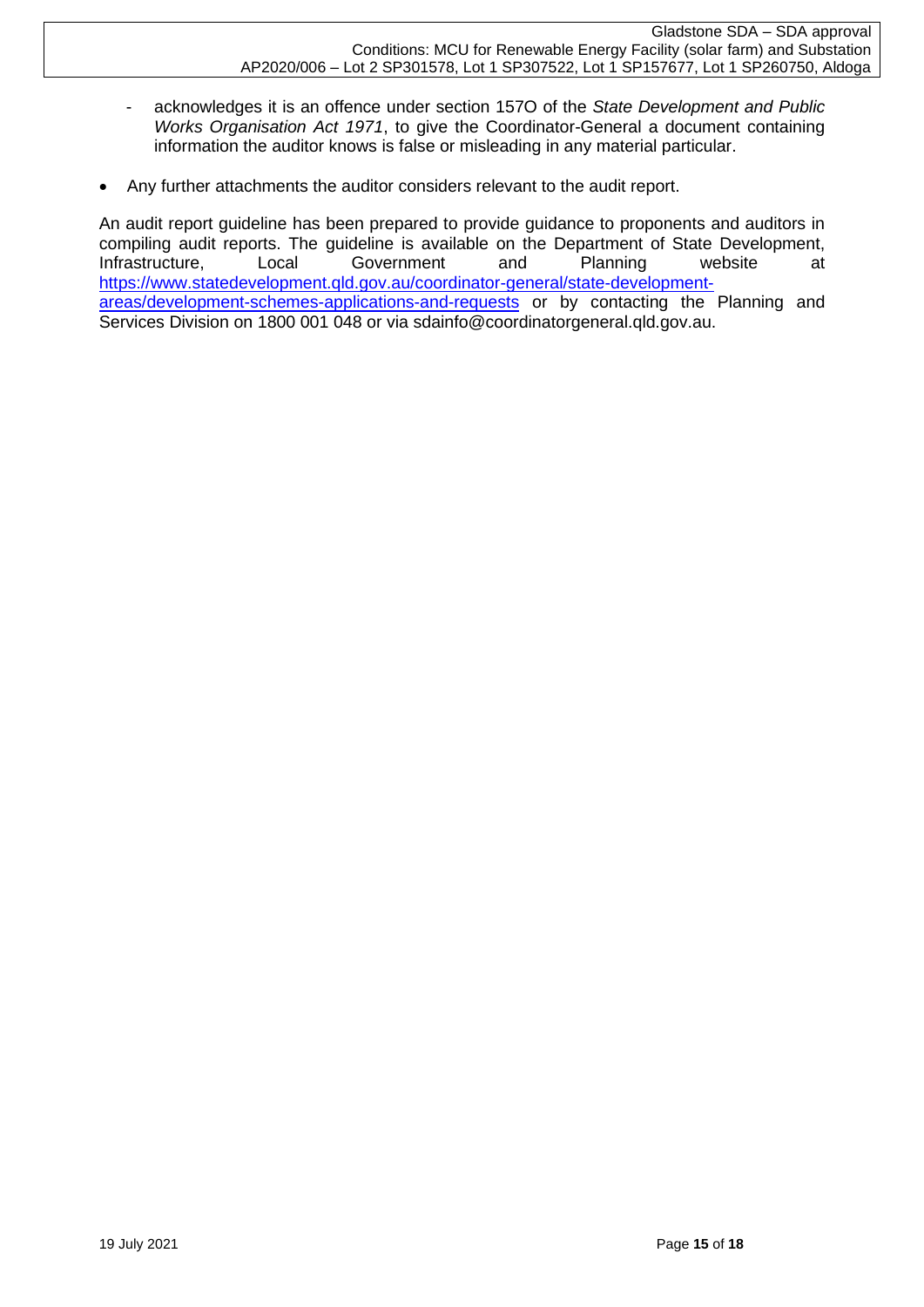### **Enclosure 2**

### **ANNEXURE A - GENERIC REQUIREMENTS**

The conditions contained in this Annexure have been compiled to assist persons (the applicant) intending to undertake work within the vicinity of high-voltage electrical installations and infrastructure owned or operated by Powerlink. The conditions are supplementary to the provisions of the Electrical Safety Act 2002, Electrical Safety Regulation 2013 and the Terms and Conditions of Registered Easements and other forms of Occupational Agreements hereinafter collectively referred to as the "Easement". Where any inconsistency exists between this Annexure and the Easement, the Easement shall take precedence.

#### 1. **POWERLINK INFRASTRUCTURE**

You may not do any act or thing which jeopardises the foundations, ground anchorages, supports, towers or poles, including (without limitation) inundate or place, excavate or remove any soil, sand or gravel within a distance of twenty (20) metres surrounding the base of any tower, pole, foundation, ground anchorage or support.

#### $\overline{2}$ **STRUCTURES**

No structures should be placed within twenty (20) metres of any part of a tower or structure foundation or within 5m of the conductor shadow area. Any structures on the easement require prior written consent from Powerlink.

#### 3. **EXCLUSION ZONES**

Exclusion zones for operating plant are defined in Schedule 2 of the Electrical Safety Regulation 2013 for Untrained Persons. All Powerlink infrastructure should be regarded as 'electrically live" and therefore potentially dangerous at all times.

In particular your attention is drawn to Schedule 2 of the Electrical Safety Regulation 2013 which defines exclusion zones for untrained persons in charge of operating plant or equipment in the vicinity of electrical facilities. If any doubt exists in meeting the prescribed clearance distances from the conductors, the applicant is obliged under this Act to seek advice from Powerlink.

#### **ACCESS AND EGRESS**  $\mathbf{A}$

Powerlink shall at all times retain the right to unobstructed access to and egress from its infrastructure. Typically, access shall be by 4WD vehicle.

#### 5. **APPROVALS (ADDITIONAL)**

Powerlink's consent to the proposal does not relieve the applicant from obtaining statutory. landowner or shire/local authority approvals.

#### $6.$ **MACHINERY**

All mechanical equipment proposed for use within the easement must not infringe the exclusion zones prescribed in Schedule 2 of the Electrical Safety Regulation 2013. All operators of machinery, plant or equipment within the easement must be made aware of the presence of live high-voltage overhead wires. It is recommended that all persons entering the Easement be advised of the presence of the conductors as part of on site workplace safety inductions. The use of warning signs is also recommended.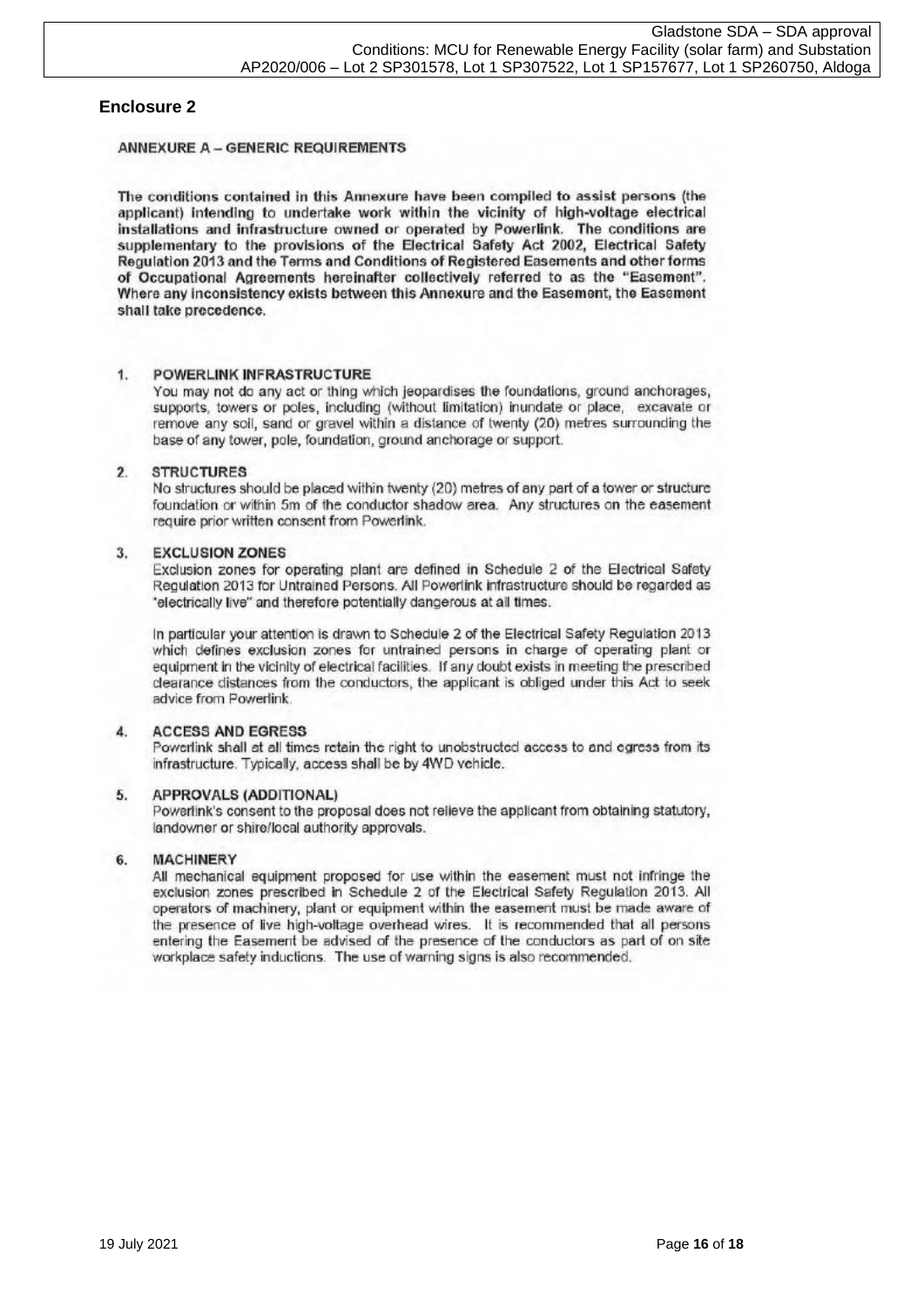### **ANNEXURE A - GENERIC REQUIREMENTS**

#### 7. **EASEMENTS**

All terms and conditions of the easement are to be observed. Note that the easement takes precedence over all subsequent registered easement documents. Copies of the easement together with the plan of the Easement can be purchased from the Department of Environment & Resource Management.

#### 8. **EXPENDITURE AND COST RECOVERY**

Should Powerlink incur costs as a result of the applicant's proposal, all costs shall be recovered from the applicant.

Where Powerlink expects such costs to be in excess of \$10 000.00, advanced payments may be requested.

#### $9.$ **EXPLOSIVES**

Blasting within the vicinity (500 metres) of Powerlink infrastructure must comply with AS 2187. Proposed blasting within 100 metres of Powerlink infrastructure must be referred to Powerlink for a detailed assessment.

### 10. BURNING OFF OR THE LIGHTING OF FIRES

We strongly recommend that fires not be lit or permitted to burn within the transmission line corridor and in the vicinity of any electrical infrastructure placed on the land. Due to safety risks Powerlink's written approval should be sort.

### 11. GROUND LEVEL VARIATIONS

### **Overhead Conductors**

Changes in ground level must not reduce statutory ground to conductor clearance distances as prescribed by the Electrical Safety Act 2002 and the Electrical Safety Regulation 2013.

### **Underground Cables**

Any change to the ground level above installed underground cable is not permitted without express written agreement of Powerlink.

### 12. VEGETATION

Vegetation planted within an easement must not exceed 3.5 metres in height when fully matured. Powerlink reserves the right to remove vegetation to ensure the safe operation of the transmission line and, where necessary, to maintain access to infrastructure.

### 13. INDEMNITY

Any use of the Easement by the applicant in a way which is not permitted under the easement and which is not strictly in accordance with Powerlink's prior written approval is an unauthorised use. Powerlink is not liable for personal injury or death or for property loss or damage resulting from unauthorized use. If other parties make damage claims against Powerlink as a result of unauthorized use then Powerlink reserves the right to recover those damages from the applicant.